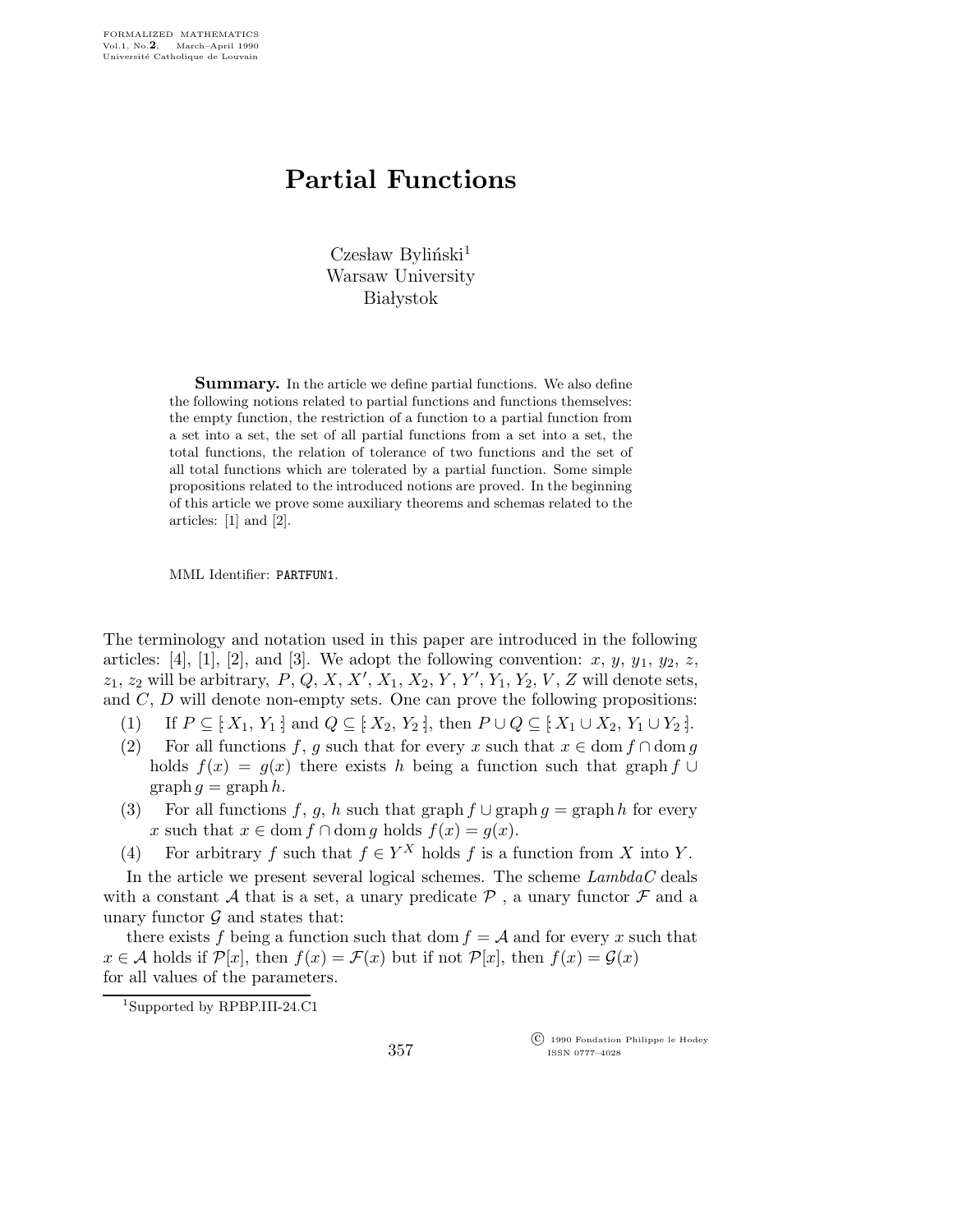The scheme Lambda1C deals with a constant A that is a set, a constant  $\beta$ that is a set, a unary predicate  $P$ , a unary functor  $\mathcal F$  and a unary functor  $\mathcal G$  and states that:

there exists f being a function from  $\mathcal A$  into  $\mathcal B$  such that for every x such that  $x \in \mathcal{A}$  holds if  $\mathcal{P}[x]$ , then  $f(x) = \mathcal{F}(x)$  but if not  $\mathcal{P}[x]$ , then  $f(x) = \mathcal{G}(x)$ provided the parameters satisfy the following condition:

• for every x such that  $x \in A$  holds if  $\mathcal{P}[x]$ , then  $\mathcal{F}(x) \in \mathcal{B}$  but if not  $\mathcal{P}[x]$ , then  $\mathcal{G}(x) \in \mathcal{B}$ .

The constant  $\square$  is a function and is defined by:

 $graph \Box = \emptyset.$ 

Next we state a number of propositions:

- (5) For every function f such that graph  $f = \emptyset$  holds  $\square = f$ .
- (6)  $graph \Box = \emptyset$ .
- $(7) \quad \Box = \emptyset.$
- (8) For every function f such that dom  $f = \emptyset$  or  $\text{rng } f = \emptyset$  holds  $\square = f$ .
- (9) dom  $\square = \emptyset$ .
- $(10)$  rng  $\square = \emptyset$ .
- (11) For every function f holds  $f \cdot \Box = \Box$  and  $\Box \cdot f = \Box$ .
- $(12)$   $id_{\emptyset} = \square$ .
- $(13)$   $\Box$  is one-to-one.
- $(14) \quad \Box^{-1} = \Box.$
- (15) For every function f holds  $f \restriction \emptyset = \square$ .
- (16)  $\restriction X = \Box.$
- (17) For every function f holds  $\emptyset \restriction f = \square$ .
- $(18)$  $\uparrow \square = \square.$
- $(19)$   $\square$ °  $X = \emptyset$ .
- $(20)$   $\Box^{-1} Y = \emptyset$ .
- (21)  $\Box$  is a function from  $\emptyset$  into Y.
- (22) For every function f from  $\emptyset$  into Y holds  $f = \Box$ .

Let us consider  $X, Y$ . The mode partial function from  $X$  to  $Y$ , which widens to the type a function, is defined by:

dom it  $\subseteq X$  and rng it  $\subseteq Y$ .

Next we state a number of propositions:

- (23) For every function f holds f is a partial function from X to Y if and only if dom  $f \subseteq X$  and rng  $f \subseteq Y$ .
- (24) For every function f holds f is a partial function from dom f to rng f.
- (25) For every function f such that rng  $f \subseteq Y$  holds f is a partial function from dom  $f$  to  $Y$ .
- (26) For every partial function f from C to D such that  $y \in \text{rng } f$  there exists x being an element of C such that  $x \in \text{dom } f$  and  $y = f(x)$ .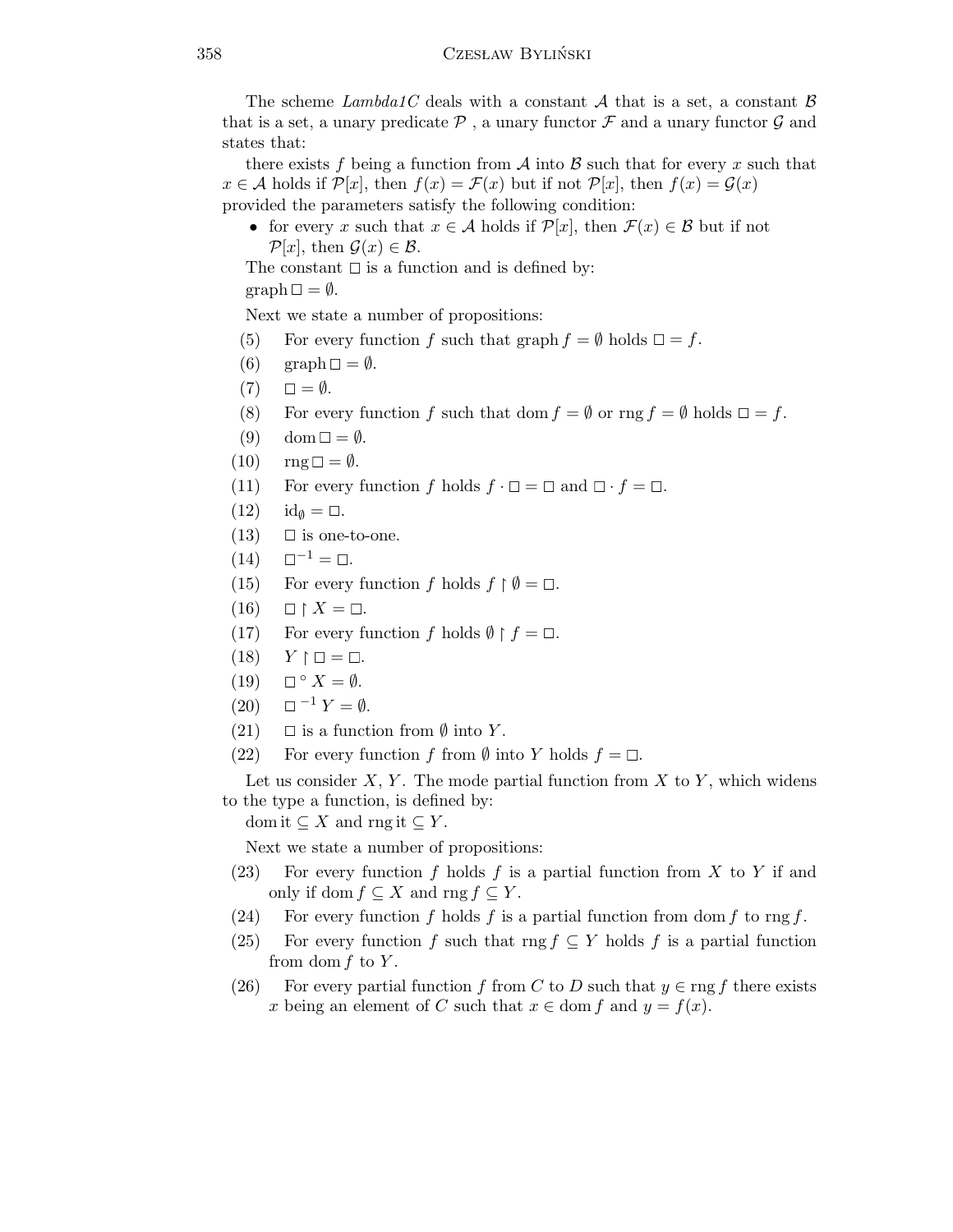- (27) For every partial function f from X to Y such that  $x \in \text{dom } f$  holds  $f(x) \in Y$ .
- (28) For every partial function f from X to Y such that dom  $f \subseteq Z$  holds f is a partial function from  $Z$  to  $Y$ .
- (29) For every partial function f from X to Y such that rng  $f \subseteq Z$  holds f is a partial function from X to Z.
- (30) For every partial function f from X to Y such that  $X \subseteq Z$  holds f is a partial function from  $Z$  to  $Y$ .
- (31) For every partial function f from X to Y such that  $Y \subseteq Z$  holds f is a partial function from  $X$  to  $Z$ .
- (32) For every partial function f from  $X_1$  to  $Y_1$  such that  $X_1 \subseteq X_2$  and  $Y_1 \subseteq Y_2$  holds f is a partial function from  $X_2$  to  $Y_2$ .
- (33) For every function f for every partial function g from X to Y such that graph  $f \subseteq \text{graph } g$  holds f is a partial function from X to Y.
- (34) For all partial functions  $f_1$ ,  $f_2$  from C to D such that  $X = \text{dom } f_1$ and  $X = \text{dom } f_2$  and for every element x of C such that  $x \in X$  holds  $f_1(x) = f_2(x)$  holds  $f_1 = f_2$ .
- (35) For all partial functions  $f_1, f_2$  from  $\vert X, Y \vert$  to Z such that  $V = \text{dom } f_1$ and  $V = \text{dom } f_2$  and for all x, y such that  $\langle x, y \rangle \in V$  holds  $f_1(\langle x, y \rangle) =$  $f_2(\langle x,y\rangle)$  holds  $f_1 = f_2$ .

Now we present four schemes. The scheme PartFuncEx concerns a constant A that is a set, a constant B that is a set and a binary predicate  $\mathcal P$  and states that:

there exists f being a partial function from  $A$  to  $B$  such that for every x holds  $x \in \text{dom } f$  if and only if  $x \in \mathcal{A}$  and there exists y such that  $\mathcal{P}[x, y]$  and for every x such that  $x \in \text{dom } f$  holds  $\mathcal{P}[x, f(x)]$ 

provided the parameters satisfy the following conditions:

- for all x, y such that  $x \in \mathcal{A}$  and  $\mathcal{P}[x, y]$  holds  $y \in \mathcal{B}$ ,
- for all x,  $y_1$ ,  $y_2$  such that  $x \in A$  and  $\mathcal{P}[x, y_1]$  and  $\mathcal{P}[x, y_2]$  holds  $y_1 = y_2.$

The scheme LambdaR concerns a constant  $A$  that is a set, a constant  $B$  that is a set, a unary functor  $\mathcal F$  and a unary predicate  $\mathcal P$  and states that:

there exists f being a partial function from  $A$  to  $B$  such that for every x holds  $x \in \text{dom } f$  if and only if  $x \in \mathcal{A}$  and  $\mathcal{P}[x]$  and for every x such that  $x \in \text{dom } f$ holds  $f(x) = \mathcal{F}(x)$ 

provided the parameters satisfy the following condition:

• for every x such that  $\mathcal{P}[x]$  holds  $\mathcal{F}(x) \in \mathcal{B}$ .

The scheme  $PartFuncEx2$  concerns a constant A that is a set, a constant B that is a set, a constant  $\mathcal C$  that is a set and a ternary predicate  $\mathcal P$  and states that:

there exists f being a partial function from  $[\mathcal{A}, \mathcal{B}]$  to C such that for all x, y holds  $\langle x,y\rangle \in$  dom f if and only if  $x \in \mathcal{A}$  and  $y \in \mathcal{B}$  and there exists z such that  $\mathcal{P}[x,y,z]$  and for all x, y such that  $\langle x,y\rangle \in \text{dom } f$  holds  $\mathcal{P}[x,y,f(\langle x,y\rangle)]$ . provided the parameters satisfy the following conditions:

• for all x, y, z such that  $x \in \mathcal{A}$  and  $y \in \mathcal{B}$  and  $\mathcal{P}[x, y, z]$  holds  $z \in \mathcal{C}$ ,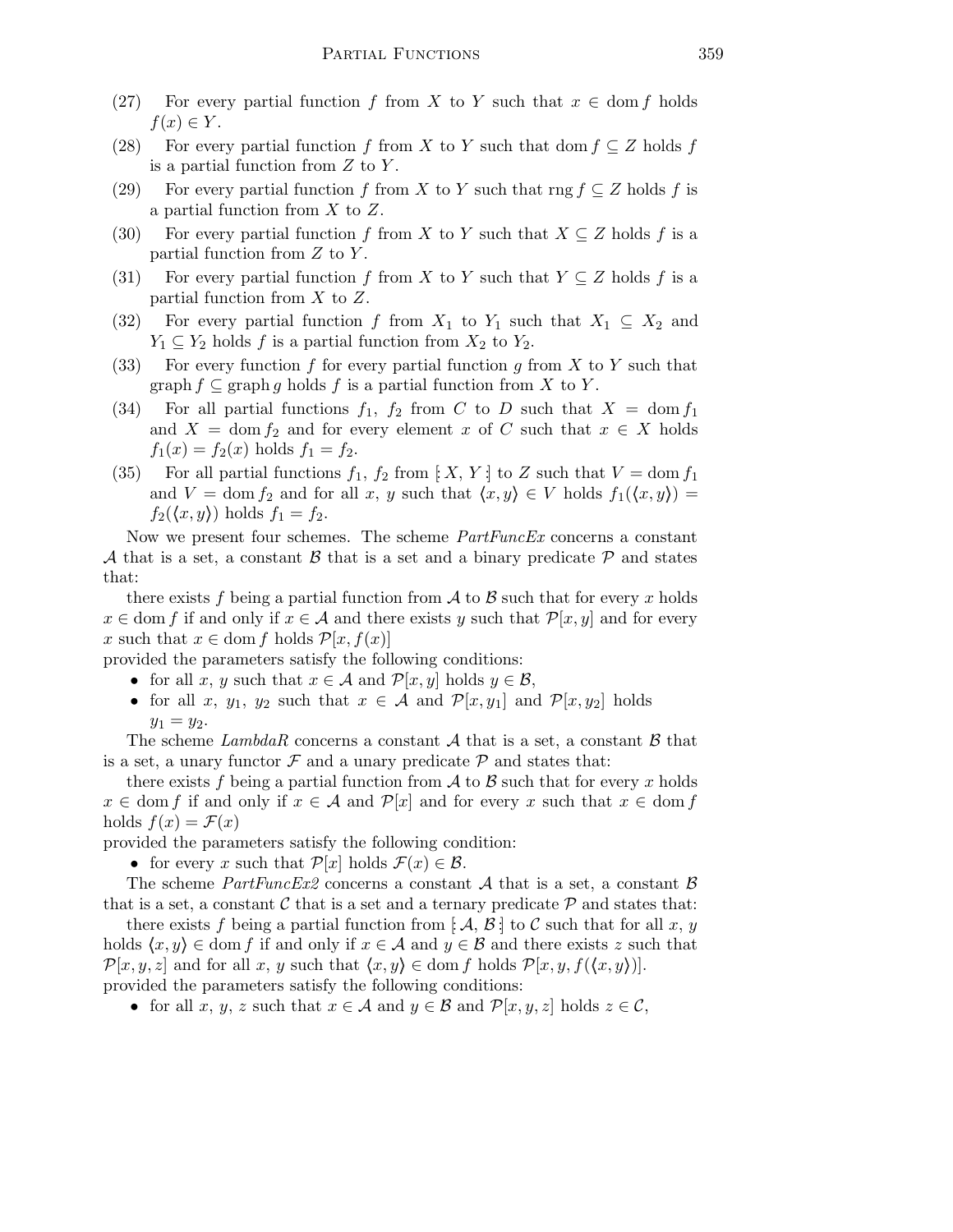• for all x, y, z<sub>1</sub>, z<sub>2</sub> such that  $x \in A$  and  $y \in B$  and  $\mathcal{P}[x, y, z_1]$  and  $\mathcal{P}[x,y,z_2]$  holds  $z_1 = z_2$ .

The scheme LambdaR2 concerns a constant A that is a set, a constant B that is a set, a constant C that is a set, a binary functor  $\mathcal F$  and a binary predicate  $\mathcal P$ and states that:

there exists f being a partial function from  $[\mathcal{A}, \mathcal{B}]$  to C such that for all x, y holds  $\langle x,y\rangle \in$  dom f if and only if  $x \in A$  and  $y \in B$  and  $\mathcal{P}[x,y]$  and for all  $x, y$ such that  $\langle x,y \rangle \in$  dom f holds  $f(\langle x,y \rangle) = \mathcal{F}(x,y)$ 

provided the parameters satisfy the following condition:

• for all x, y such that  $\mathcal{P}[x,y]$  holds  $\mathcal{F}(x,y) \in \mathcal{C}$ .

The arguments of the notions defined below are the following:  $X, Y, V, Z$ which are objects of the type reserved above;  $f$  which is a partial function from X to Y; g which is a partial function from V to Z. Then  $g \cdot f$  is a partial function from  $X$  to  $Z$ .

One can prove the following propositions:

- (36) For every partial function f from X to Y holds  $f \cdot id_X = f$ .
- (37) For every partial function f from X to Y holds  $\mathrm{id}_Y \cdot f = f$ .
- (38) For every partial function f from C to D such that for all elements  $x_1$ ,  $x_2$  of C such that  $x_1 \in \text{dom } f$  and  $x_2 \in \text{dom } f$  and  $f(x_1) = f(x_2)$  holds  $x_1 = x_2$  holds f is one-to-one.
- (39) For every partial function f from X to Y such that f is one-to-one holds  $f^{-1}$  is a partial function from Y to X.
- (40) For every function f from X into Y such that if  $Y = \emptyset$ , then  $X = \emptyset$  but f is one-to-one holds  $f^{-1}$  is a partial function from Y to X.
- (41) For every function f from X into X such that f is one-to-one holds  $f^{-1}$ is a partial function from  $X$  to  $X$ .
- (42) For every function f from X into D such that f is one-to-one holds  $f^{-1}$ is a partial function from  $D$  to  $X$ .
- (43) For every partial function f from X to Y holds  $f \restriction Z$  is a partial function from  $Z$  to  $Y$ .
- (44) For every partial function f from X to Y holds  $f \restriction Z$  is a partial function from  $X$  to  $Y$ .
- (45) For every partial function f from X to Y holds  $Z \upharpoonright f$  is a partial function from  $X$  to  $Z$ .
- (46) For every partial function f from X to Y holds  $Z \upharpoonright f$  is a partial function from  $X$  to  $Y$ .
- (47) For every function f holds  $(Y \mid f) \mid X$  is a partial function from X to  $Y$ .
- (48) For every partial function f from X to Y holds  $(Y' \upharpoonright f) \upharpoonright X'$  is a partial function from  $X$  to  $Y$ .
- (49) For every partial function f from C to D such that  $y \in f^{\circ} X$  there exists x being an element of C such that  $x \in \text{dom } f$  and  $y = f(x)$ .
- (50) For every partial function f from X to Y holds  $f \circ P \subseteq Y$ .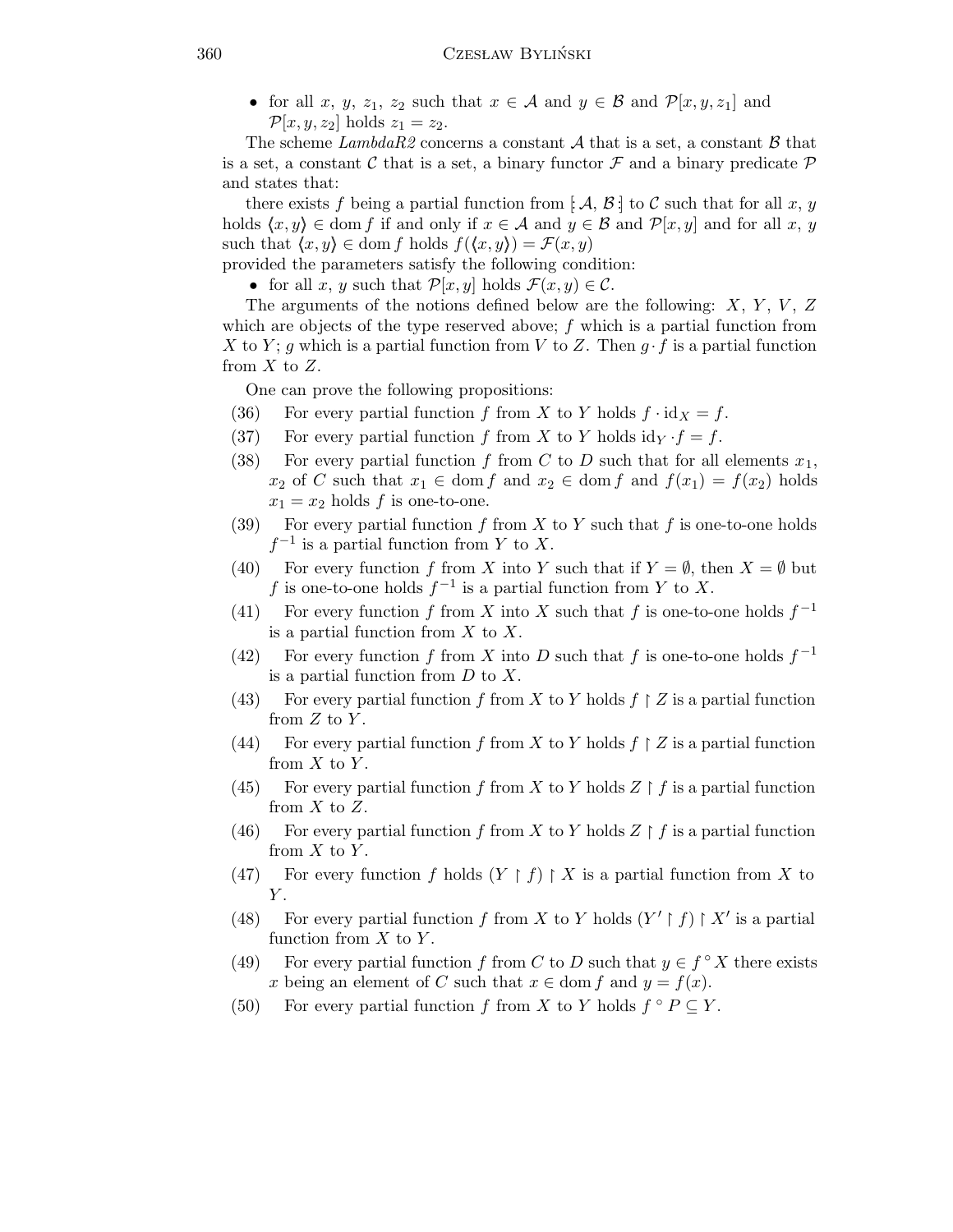The arguments of the notions defined below are the following:  $X, Y$  which are objects of the type reserved above;  $f$  which is a partial function from  $X$  to Y; P which is an object of the type reserved above. Then  $f \circ P$  is a subset of Y.

We now state two propositions:

- (51) For every partial function f from X to Y holds  $f \circ X = \text{rng } f$ .
- (52) For every partial function f from X to Y holds  $f^{-1} Q \subseteq X$ .

The arguments of the notions defined below are the following:  $X, Y$  which are objects of the type reserved above;  $f$  which is a partial function from  $X$  to Y; Q which is an object of the type reserved above. Then  $f^{-1}Q$  is a subset of X.

Next we state a number of propositions:

- (53) For every partial function f from X to Y holds  $f^{-1}Y = \text{dom } f$ .
- (54) For every partial function f from  $\emptyset$  to Y holds dom  $f = \emptyset$  and rng  $f = \emptyset$ .
- (55) For every function f such that dom  $f = \emptyset$  holds f is a partial function from  $X$  to  $Y$ .
- (56)  $\Box$  is a partial function from X to Y.
- (57) For every partial function f from  $\emptyset$  to Y holds  $f = \Box$ .
- (58) For every partial function  $f_1$  from  $\emptyset$  to  $Y_1$  for every partial function  $f_2$ from  $\emptyset$  to  $Y_2$  holds  $f_1 = f_2$ .
- (59) For every partial function f from  $\emptyset$  to Y holds f is one-to-one.
- (60) For every partial function f from  $\emptyset$  to Y holds  $f \circ P = \emptyset$ .
- (61) For every partial function f from  $\emptyset$  to Y holds  $f^{-1}Q = \emptyset$ .
- (62) For every partial function f from X to  $\emptyset$  holds dom  $f = \emptyset$  and rng  $f = \emptyset$ .
- (63) For every function f such that rng  $f = \emptyset$  holds f is a partial function from  $X$  to  $Y$ .
- (64) For every partial function f from X to  $\emptyset$  holds  $f = \Box$ .
- (65) For every partial function  $f_1$  from  $X_1$  to  $\emptyset$  for every partial function  $f_2$ from  $X_2$  to  $\emptyset$  holds  $f_1 = f_2$ .
- (66) For every partial function f from X to  $\emptyset$  holds f is one-to-one.
- (67) For every partial function f from X to  $\emptyset$  holds  $f \circ P = \emptyset$ .
- (68) For every partial function f from X to  $\emptyset$  holds  $f^{-1}Q = \emptyset$ .
- (69) For every partial function f from  $\{x\}$  to Y holds rng  $f \subseteq \{f(x)\}.$
- (70) For every partial function f from  $\{x\}$  to Y holds f is one-to-one.
- (71) For every partial function f from  $\{x\}$  to Y holds  $f \circ P \subseteq \{f(x)\}.$
- (72) For every function f such that dom  $f = \{x\}$  and  $x \in X$  and  $f(x) \in Y$ holds  $f$  is a partial function from  $X$  to  $Y$ .
- (73) For every partial function f from X to  $\{y\}$  such that  $x \in \text{dom } f$  holds  $f(x) = y$ .
- (74) For all partial functions  $f_1$ ,  $f_2$  from X to  $\{y\}$  such that dom  $f_1 = \text{dom } f_2$ holds  $f_1 = f_2$ .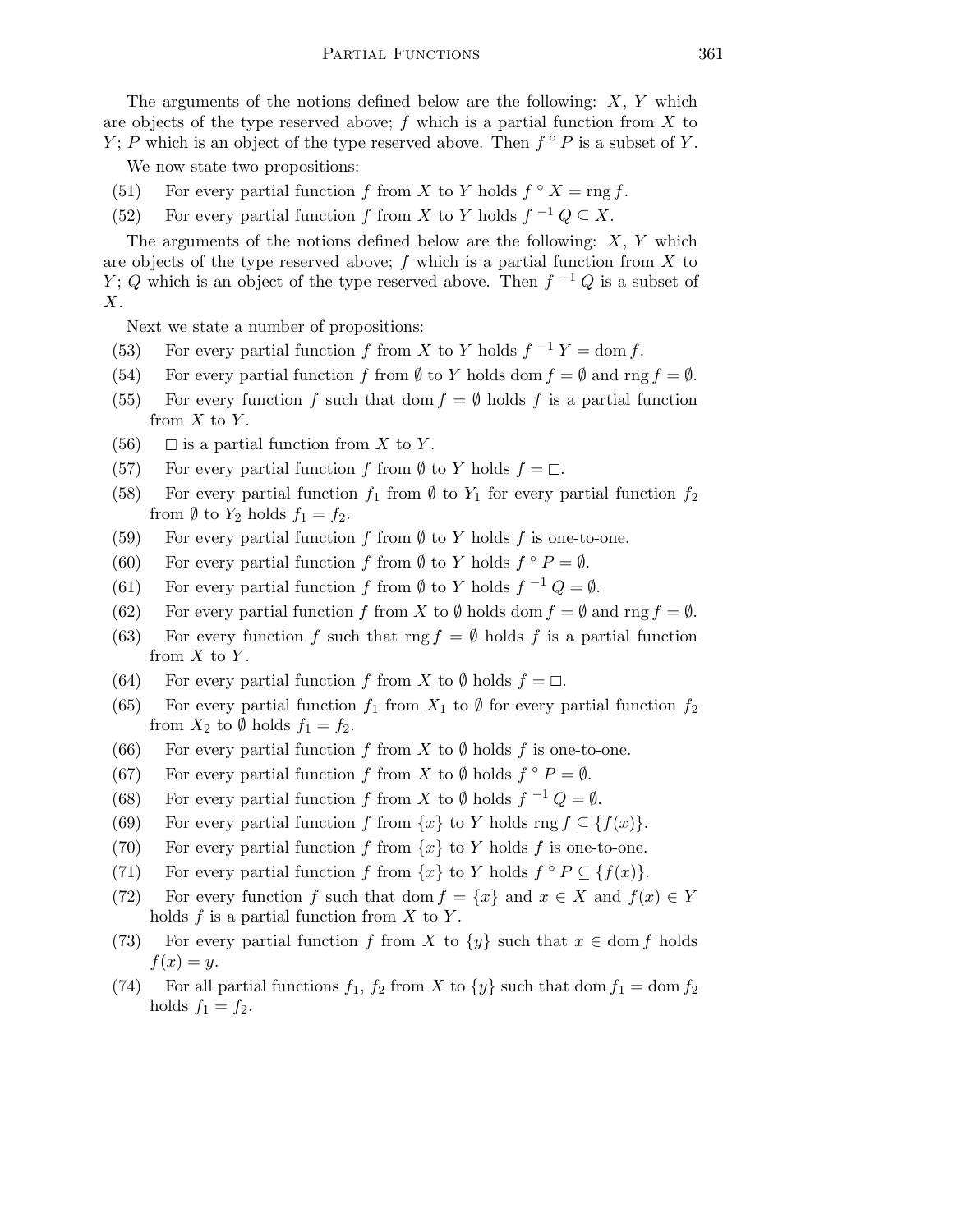The arguments of the notions defined below are the following: f which is a function; X, Y which are sets. The functor  $f_{[X\rightarrow Y]}$  yielding a partial function from  $X$  to  $Y$ , is defined by:

 $f_{\upharpoonright X\to Y}=(Y\upharpoonright f)\upharpoonright X.$ 

We now state a number of propositions:

- (75) For every function f for all X, Y holds  $f_{\upharpoonright X\rightarrow Y} = (Y \upharpoonright f) \upharpoonright X$ .
- (76) For every function f holds graph $(f_{\upharpoonright X\to Y}) \subseteq \mathrm{graph}\, f$ .
- (77) For every function f holds dom $(f_{X\to Y}) \subseteq$  dom f and  $\text{rng}(f_{X\to Y}) \subseteq$ rng f.
- (78) For every function f holds  $x \in \text{dom}(f_{\upharpoonright X\to Y})$  if and only if  $x \in \text{dom } f$ and  $x \in X$  and  $f(x) \in Y$ .
- (79) For every function f such that  $x \in \text{dom } f$  and  $x \in X$  and  $f(x) \in Y$  holds  $(f<sub>1</sub>X\rightarrow Y)(x) = f(x).$
- (80) For every function f such that  $x \in \text{dom}(f_{\upharpoonright X\to Y})$  holds  $(f_{\upharpoonright X\to Y})(x) =$  $f(x)$ .
- (81) For all functions f, g such that graph  $f \subseteq \text{graph } g$  holds graph $(f_1 X \rightarrow Y) \subseteq$  $graph(g_{\upharpoonright X\rightarrow Y}).$
- (82) For every function f such that  $Z \subseteq X$  holds  $graph(f_{\upharpoonright Z\rightarrow Y}) \subseteq graph(f_{\upharpoonright X\rightarrow Y})$ .
- (83) For every function f such that  $Z \subseteq Y$  holds  $graph(f_{\upharpoonright X\rightarrow Z}) \subseteq graph(f_{\upharpoonright X\rightarrow Y})$ .
- (84) For every function f such that  $X_1 \subseteq X_2$  and  $Y_1 \subseteq Y_2$  holds  $graph(f_{\upharpoonright X_1 \rightarrow Y_1}) \subseteq graph(f_{\upharpoonright X_2 \rightarrow Y_2})$ .
- (85) For every function f such that dom  $f \subseteq X$  and rng  $f \subseteq Y$  holds  $f =$  $f_{\upharpoonright X\to Y}$ .
- (86) For every function f holds  $f = f_{\text{dom }f \to \text{rng }f}$ .
- (87) For every partial function f from X to Y holds  $f_{\upharpoonright X\to Y}=f$ .
- (88) For every function f from X into Y such that if  $Y = \emptyset$ , then  $X = \emptyset$ holds  $f_{\upharpoonright X\rightarrow Y} = f$ .
- (89) For every function f from X into X holds  $f_{\upharpoonright X\to X} = f$ .
- (90) For every function f from X into D holds  $f_{\upharpoonright X\rightarrow D} = f$ .
- $(91)$   $\square_{\uparrow X\rightarrow Y} = \square.$
- (92) For all functions f, g holds graph $((g_1 Y \rightarrow Z) \cdot (f_1 X \rightarrow Y)) \subseteq \text{graph}(g \cdot f_1 X \rightarrow Z)$ .
- (93) For all functions f, g such that rng f ∩ dom  $g \subseteq Y$  holds  $(g_{\uparrow Y \to Z})$ .  $(f_{\upharpoonright X\rightarrow Y})=g\cdot f_{\upharpoonright X\rightarrow Z}.$
- (94) For every function f such that f is one-to-one holds  $f_{[X\rightarrow Y]}$  is one-to-one.
- (95) For every function f such that f is one-to-one holds  $(f_1 x \rightarrow Y)^{-1}$  =  $f^{-1}{}_{\restriction Y \to X}$ .
- (96) For every function f holds  $(f_{[X\rightarrow Y}) \upharpoonright Z = f_{[X\cap Z\rightarrow Y]}$ .
- (97) For every function f holds  $Z \restriction (f_{\upharpoonright X\to Y}) = f_{\upharpoonright X\to Z\cap Y}$ .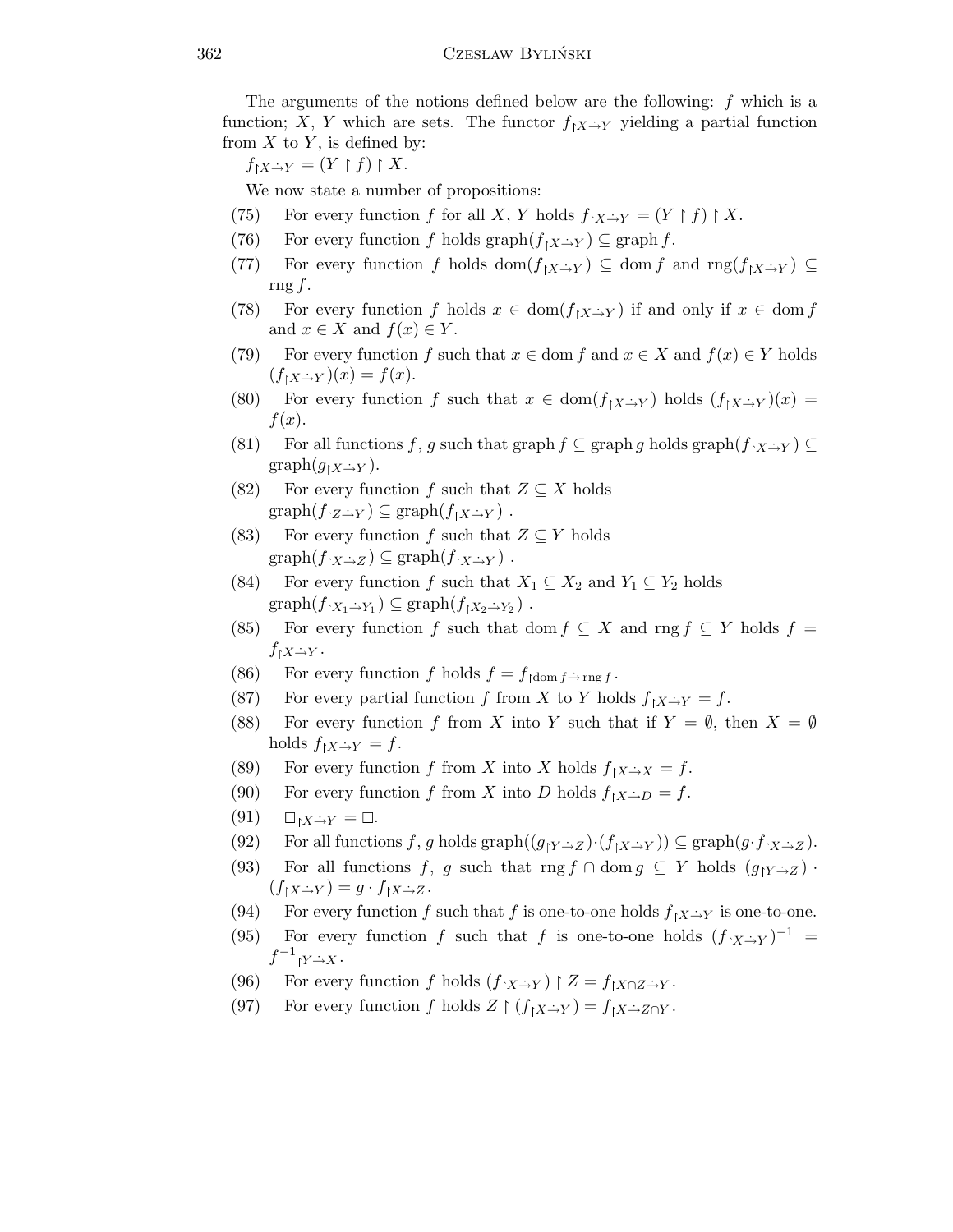The arguments of the notions defined below are the following:  $X, Y$  which are objects of the type reserved above;  $f$  which is a partial function from  $X$  to Y. The predicate  $f$  is total is defined by:

dom  $f = X$ .

We now state a number of propositions:

- (98) For every partial function f from X to Y holds f is total if and only if dom  $f = X$ .
- (99) For every partial function f from X to Y such that f is total and  $Y = \emptyset$ holds  $X = \emptyset$ .
- (100) For every partial function f from X to Y such that dom  $f = X$  holds f is a function from  $X$  into  $Y$ .
- (101) For every partial function f from X to Y such that f is total holds f is a function from  $X$  into  $Y$ .
- (102) For every partial function f from X to Y such that if  $Y = \emptyset$ , then  $X = \emptyset$ but f is a function from X into Y holds f is total.
- (103) For every function  $f$  from  $X$  into  $Y$  for every partial function  $f'$  from  $X$ to Y such that if  $Y = \emptyset$ , then  $X = \emptyset$  but  $f = f'$  holds  $f'$  is total.
- (104) For every function f from X into Y such that if  $Y = \emptyset$ , then  $X = \emptyset$ holds  $f_{\upharpoonright X\rightarrow Y}$  is total.
- (105) For every function f from X into X holds  $f_{[X\rightarrow X]}$  is total.
- (106) For every function f from X into D holds  $f_{[X\rightarrow D]}$  is total.
- (107) For every partial function f from X to Y such that if  $Y = \emptyset$ , then  $X = \emptyset$ there exists g being a function from  $X$  into  $Y$  such that for every  $x$  such that  $x \in \text{dom } f$  holds  $g(x) = f(x)$ .
- (108) For every partial function f from X to D there exists q being a function from X into D such that for every x such that  $x \in \text{dom } f$  holds  $g(x) = f(x)$ .
- (109) For every function f from X into Y such that if  $Y = \emptyset$ , then  $X = \emptyset$ holds  $f$  is a partial function from  $X$  to  $Y$ .
- (110) For every function f from X into X holds f is a partial function from X to  $X$ .
- (111) For every function f from X into D holds f is a partial function from X to D.
- (112) For every partial function f from  $\emptyset$  to Y holds f is total.
- (113) For every function f such that  $f_{\upharpoonright X\to Y}$  is total holds  $X \subseteq \text{dom } f$ .
- (114) If  $\Box_{X\rightarrow Y}$  is total, then  $X=\emptyset$ .
- (115) For every function f such that  $X \subseteq$  dom f and rng  $f \subseteq Y$  holds  $f_1 X \rightarrow Y$ is total.
- (116) For every function f such that  $f_{\upharpoonright X\to Y}$  is total holds  $f \circ X \subseteq Y$ .
- (117) For every function f such that  $X \subseteq \text{dom } f$  and  $f \circ X \subseteq Y$  holds  $f_{\upharpoonright X \to Y}$ is total.

Let us consider X, Y. The functor  $X \rightarrow Y$  yielding a non-empty set, is defined by: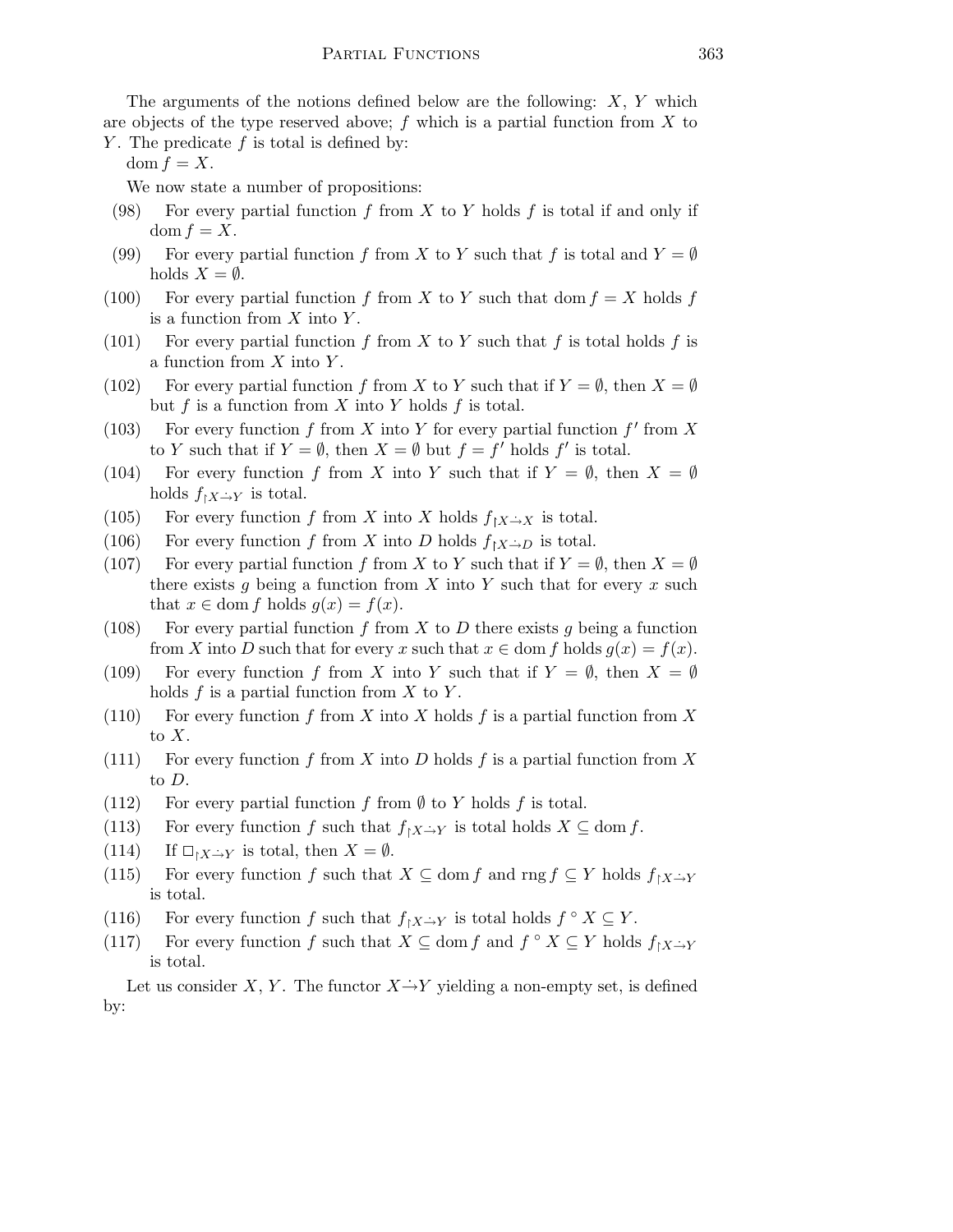$x \in X \rightarrow Y$  if and only if there exists f being a function such that  $x = f$  and dom  $f \subseteq X$  and rng  $f \subseteq Y$ .

We now state a number of propositions:

- (118) For every non-empty set F holds  $F = X \rightarrow Y$  if and only if for every x holds  $x \in F$  if and only if there exists f being a function such that  $x = f$ and dom  $f \subseteq X$  and rng  $f \subseteq Y$ .
- (119) For every partial function f from X to Y holds  $f \in X \rightarrow Y$ .
- (120) For arbitrary f such that  $f \in X \rightarrow Y$  holds f is a partial function from  $X$  to  $Y$ .
- (121) For every element f of  $X \to Y$  holds f is a partial function from X to Y.
- $(122)$   $\emptyset \rightarrow Y = {\Box}.$
- $(123)$   $X \rightarrow \emptyset = {\Box}.$
- $(124)$  $Y^X \subseteq X \dot{\rightarrow} Y$ .
- (125) If  $Z \subseteq X$ , then  $Z \rightarrow Y \subseteq X \rightarrow Y$ .
- $(126)$   $\emptyset \rightarrow Y \subseteq X \rightarrow Y$ .
- (127) If  $Z \subseteq Y$ , then  $X \rightarrow Z \subseteq X \rightarrow Y$ .
- (128) If  $X_1 \subseteq X_2$  and  $Y_1 \subseteq Y_2$ , then  $X_1 \rightarrow Y_1 \subseteq X_2 \rightarrow Y_2$ .

Let f, g be functions. The predicate  $f \approx g$  is defined by: for every x such that  $x \in \text{dom } f \cap \text{dom } g$  holds  $f(x) = g(x)$ .

The following propositions are true:

- (129) For all functions f, g holds  $f \approx g$  if and only if for every x such that  $x \in \text{dom } f \cap \text{dom } g \text{ holds } f(x) = g(x).$
- (130) For all functions f, g holds  $f \approx g$  if and only if there exists h being a function such that graph  $f \cup \text{graph } g = \text{graph } h$ .
- (131) For all functions f, g holds  $f \approx g$  if and only if there exists h being a function such that graph  $f \subseteq \text{graph } h$  and  $\text{graph } g \subseteq \text{graph } h$ .
- (132) For all functions f, g such that dom  $f \subseteq$  dom g holds  $f \approx g$  if and only if for every x such that  $x \in \text{dom } f$  holds  $f(x) = g(x)$ .
- (133) For all functions f, g holds  $f \approx f$ .
- (134) For all functions f, g such that  $f \approx g$  holds  $g \approx f$ .
- (135) For all functions f, g such that graph  $f \subseteq \text{graph } g$  holds  $f \approx g$ .
- (136) For all functions f, g such that dom  $f = \text{dom } g$  and  $f \approx g$  holds  $f = g$ .
- (137) For all functions f, g such that  $f = g$  holds  $f \approx g$ .
- (138) For all functions f, g such that dom  $f \cap \text{dom } g = \emptyset$  holds  $f \approx g$ .
- (139) For all functions f, g, h such that graph  $f \subseteq \text{graph } h$  and graph  $g \subseteq$ graph h holds  $f \approx g$ .
- (140) For all partial functions f, g from X to Y for every function h such that  $f \approx h$  and graph  $g \subseteq \text{graph } f$  holds  $g \approx h$ .
- (141) For every function f holds  $\Box \approx f$  and  $f \approx \Box$ .
- (142) For every function f holds  $\Box_{X\rightarrow Y} \approx f$  and  $f \approx \Box_{Y\rightarrow Y}$ .
- (143) For all partial functions f, g from X to  $\{y\}$  holds  $f \approx g$ .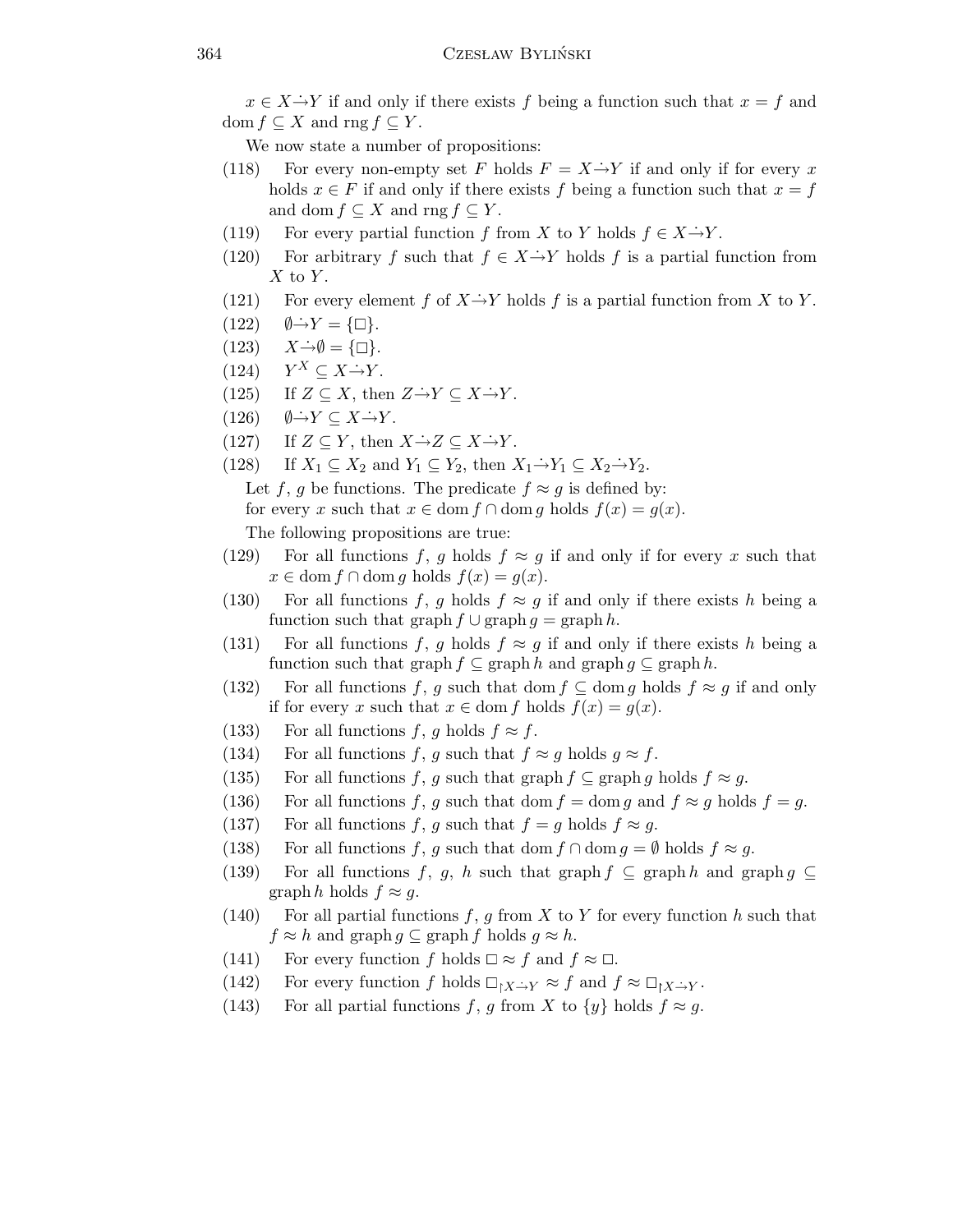- (144) For every function f holds  $f \restriction X \approx f$  and  $f \restriction X \approx f$ .
- (145) For every function f holds  $Y \upharpoonright f \approx f$  and  $f \approx Y \upharpoonright f$ .
- (146) For every function f holds  $(Y \mid f) \mid X \approx f$  and  $f \approx (Y \mid f) \mid X$ .
- (147) For every function f holds  $f_{\upharpoonright X\to Y} \approx f$  and  $f \approx f_{\upharpoonright X\to Y}$ .
- (148) For all partial functions  $f, g$  from  $X$  to  $Y$  such that  $f$  is total and  $g$  is total and  $f \approx g$  holds  $f = g$ .
- (149) For all functions f, g from X into Y such that if  $Y = \emptyset$ , then  $X = \emptyset$  but  $f \approx g$  holds  $f = g$ .
- (150) For all functions f, g from X into X such that  $f \approx g$  holds  $f = g$ .
- (151) For all functions f, g from X into D such that  $f \approx g$  holds  $f = g$ .
- (152) For every partial function f from X to Y for every function g from X into Y such that if  $Y = \emptyset$ , then  $X = \emptyset$  holds  $f \approx g$  if and only if for every x such that  $x \in \text{dom } f$  holds  $f(x) = g(x)$ .
- (153) For every partial function f from X to X for every function q from X into X holds  $f \approx g$  if and only if for every x such that  $x \in \text{dom } f$  holds  $f(x) = g(x)$ .
- (154) For every partial function f from X to D for every function g from X into D holds  $f \approx g$  if and only if for every x such that  $x \in \text{dom } f$  holds  $f(x) = g(x)$ .
- (155) For every partial function f from X to Y such that if  $Y = \emptyset$ , then  $X = \emptyset$ there exists g being a function from X into Y such that  $f \approx g$ .
- (156) For every partial function f from X to X there exists g being a function from X into X such that  $f \approx g$ .
- (157) For every partial function f from X to D there exists q being a function from X into D such that  $f \approx g$ .
- (158) For all partial functions f, g, h from X to Y such that  $f \approx h$  and  $g \approx h$ and h is total holds  $f \approx g$ .
- (159) For all partial functions f, g from X to Y for every function h from X into Y such that if  $Y = \emptyset$ , then  $X = \emptyset$  but  $f \approx h$  and  $g \approx h$  holds  $f \approx g$ .
- (160) For all partial functions f, g from X to X for every function h from X into X such that  $f \approx h$  and  $g \approx h$  holds  $f \approx g$ .
- (161) For all partial functions f, g from X to D for every function h from X into D such that  $f \approx h$  and  $g \approx h$  holds  $f \approx g$ .
- (162) For all partial functions f, g from X to Y such that if  $Y = \emptyset$ , then  $X = \emptyset$ but  $f \approx g$  there exists h being a partial function from X to Y such that h is total and  $f \approx h$  and  $g \approx h$ .
- (163) For all partial functions f, g from X to Y such that if  $Y = \emptyset$ , then  $X = \emptyset$ but  $f \approx g$  there exists h being a function from X into Y such that  $f \approx h$ and  $g \approx h$ .

The arguments of the notions defined below are the following:  $X, Y$  which are objects of the type reserved above;  $f$  which is a partial function from  $X$  to Y. The functor TotFuncs  $f$  yields a set and is defined by: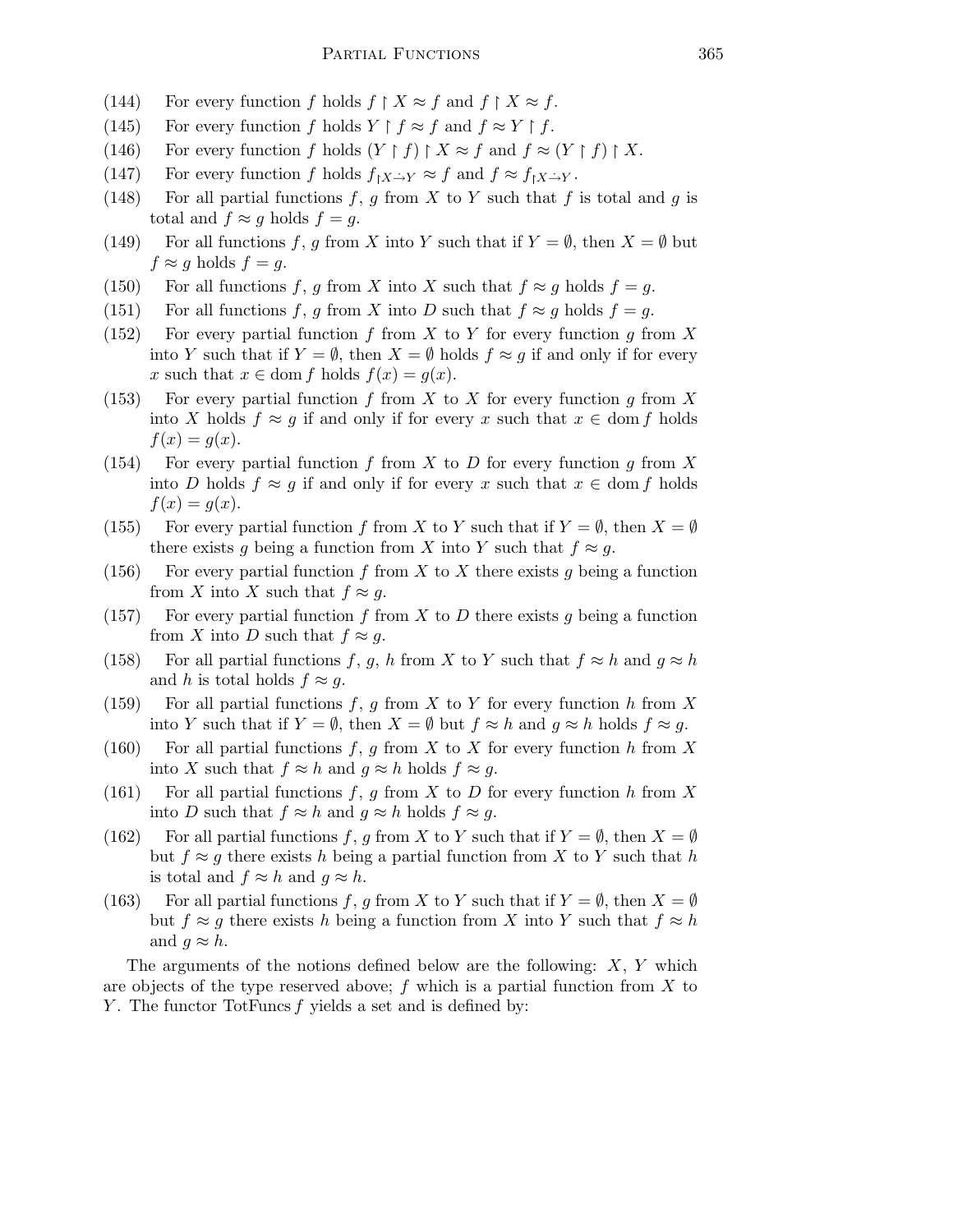$x \in$  TotFuncs f if and only if there exists g being a partial function from X to Y such that  $q = x$  and q is total and  $f \approx q$ .

The following propositions are true:

- (164) For all X, Y for every partial function f from X to Y for every Z holds  $Z = \text{TotFuncs } f$  if and only if for every x holds  $x \in Z$  if and only if there exists g being a partial function from X to Y such that  $g = x$  and g is total and  $f \approx g$ .
- (165) For every partial function f from X to Y for every function g from X into Y such that if  $Y = \emptyset$ , then  $X = \emptyset$  but  $f \approx g$  holds  $g \in \text{TotFuncs } f$ .
- (166) For every partial function f from X to X for every function g from X into X such that  $f \approx g$  holds  $g \in \text{TotFuncs } f$ .
- (167) For every partial function f from X to D for every function g from X into D such that  $f \approx g$  holds  $g \in \text{TotFuncs } f$ .
- (168) For every partial function f from X to Y for arbitrary g such that  $g \in$ TotFuncs f holds g is a partial function from X to Y.
- (169) For all partial functions f, g from X to Y such that  $g \in \text{TotFuncs } f$  holds g is total.
- (170) For every partial function f from X to Y for arbitrary g such that  $g \in$ TotFuncs f holds g is a function from X into Y.
- (171) For every partial function f from X to Y for every function g such that  $g \in \text{TotFuncs } f \text{ holds } f \approx g \text{ and } g \approx f.$
- (172) For every partial function f from X to  $\emptyset$  such that  $X \neq \emptyset$  holds TotFuncs  $f = \emptyset$ .
- (173) For every partial function f from X to Y holds TotFuncs  $f \subseteq Y^X$ .
- (174) For every partial function f from X to Y holds f is total if and only if TotFuncs  $f = \{f\}.$
- (175) For every partial function f from  $\emptyset$  to Y holds TotFuncs  $f = \{f\}.$
- (176) For every partial function f from  $\emptyset$  to Y holds TotFuncs  $f = \{\Box\}.$
- $(177)$  TotFuncs $(\Box_{\restriction X \to Y}) = Y^X$ .
- (178) For every function f from X into Y such that if  $Y = \emptyset$ , then  $X = \emptyset$ holds TotFuncs $(f_{\upharpoonright X\to Y}) = \{f\}.$
- (179) For every function f from X into X holds  $\text{TotFuncs}(f_{\upharpoonright X\to X}) = \{f\}.$
- (180) For every function f from X into D holds TotFuncs $(f_1 X \rightarrow D) = \{f\}.$
- (181) For every partial function f from X to  $\{y\}$  for every function g from X into  $\{y\}$  holds TotFuncs  $f = \{g\}.$
- (182) For all partial functions f, g from X to Y such that graph  $g \subseteq \text{graph } f$ holds TotFuncs  $f \subseteq$  TotFuncs g.
- (183) For all partial functions f, g from X to Y such that dom  $g \subseteq$  dom f and TotFuncs  $f \subseteq$  TotFuncs g holds graph  $g \subseteq$  graph f.
- (184) For all partial functions f, g from X to Y such that TotFuncs  $f \subseteq$ TotFuncs g and for every y holds  $Y \neq \{y\}$  holds graph  $g \subseteq \text{graph } f$ .